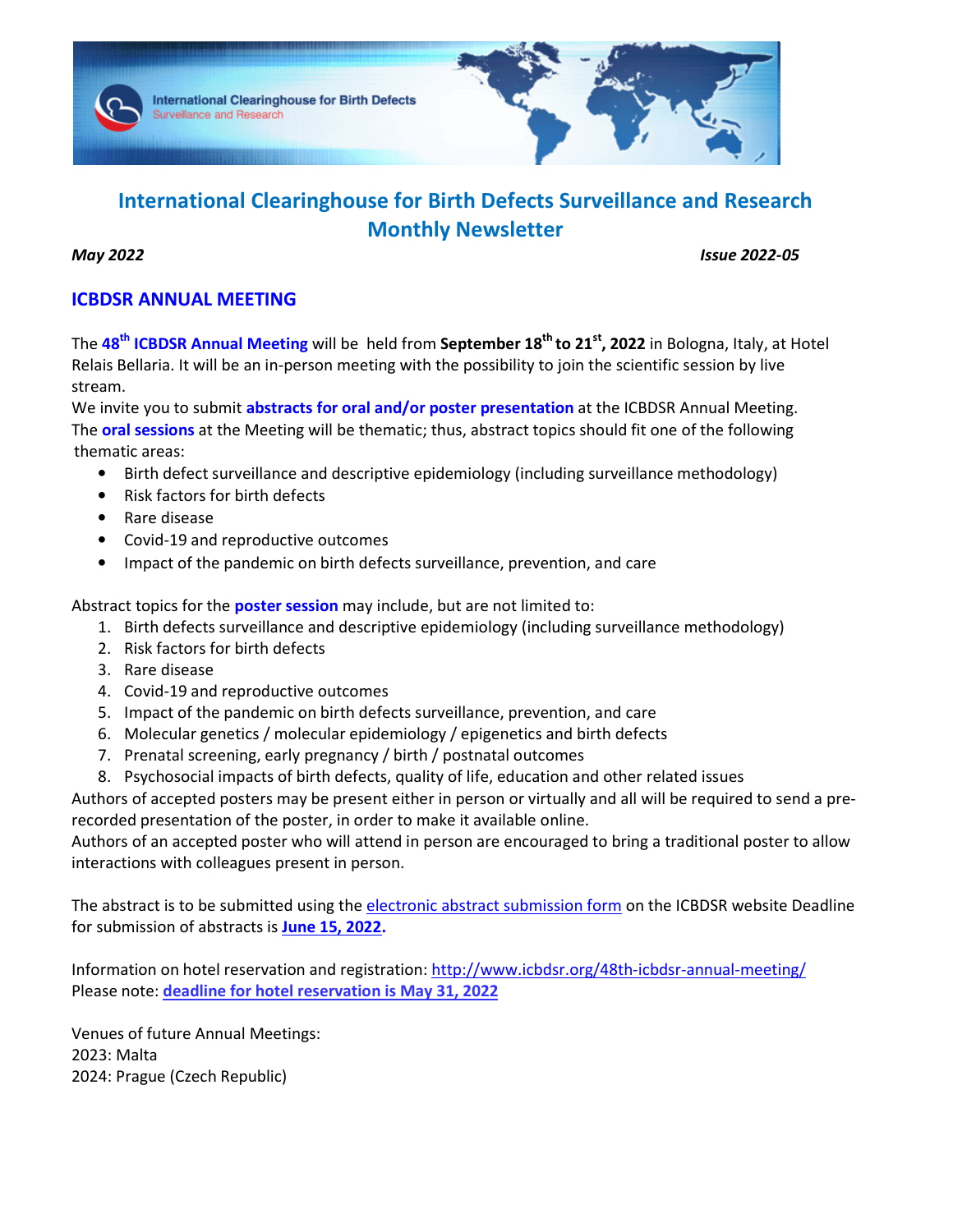

# **World Birth Defects Day – WBDD, March 3rd**

Look at some of the different activities that were done across the world to promote the World Birth Defects Day: https://www.worldbirthdefectsday.org/category/partner-activities-examples/

> Continue to raise awareness on birth defects throughout the year! Join the WBDD partners at https://www.worldbirthdefectsday.org/application-form/

> > Email info@worldbirthdefectsday.org Follow @worldbdday on Twitter https://twitter.com/WorldBDDayand Instagram worldbdday https://www.instagram.com/worldbdday/. Join WBDD page on Facebook https://www.facebook.com/WBDDay/.

## **ICBDSR ALESSANDRA LISI AWARD**

We are pleased to announce the 2022 Edition of the *"Alessandra Lisi Award".* This award was established in 2007, in memory of Alessandra Lisi, a young researcher at the ICBDSR Coordinating Centre.

# **Eligibility requirements**

- $\checkmark$  Active contribution to the epidemiology or surveillance of birth defects, preferably with an ICBDSR full member program
- $\checkmark$  Evidence of a promising research career and ongoing commitment to the field, as demonstrated by high quality publications in peer-reviewed journals, initiating or coordinating research projects, or obtaining funding for research in the field of birth defects epidemiology.
- $\checkmark$  Candidates must be within seven years of the date from their last formal training in a field directly related to the disciplines of Birth Defects, Developmental Biology, Epidemiology, or Teratology (e.g. degree conferral, postdoctoral fellowship, residency program, etc.)

# *Application*

The application package should be sent electronically to centre@icbdsr.org. See full information at http://www.icbdsr.org/alessandra-lisi-award/

#### *Nature of the award*

The winner will receive a plaque and a travel stipend to attend the ICBDSR Annual Meeting, held in Bologna, Italy, from  $18<sup>th</sup>$  to  $21<sup>st</sup>$  September 2022. The award will be presented at the meeting, during which the awardee will present his/her research on birth defects.

#### *Timeline*

*June 30th* : Deadline for submitting application

*July 15th***:** Notification of the winner

*September 19th*: Award winner will give his/her presentation at the ICBDSR Annual Meeting Information on the Award and past Awardees athttp://www.icbdsr.org/alessandra-lisi-award/

# **ICBD corner: News and comments from the International Centre on Birth Defects (ICBD)**

**Looking for your interesting ideas.** As you know, we are planning an ICBDSR report on birth defects worldwide, using also data and information from Clearinghouse members submitted as of the end of May. Rather than a series of tables as in the past, we are thinking about focusing on one or few interesting topics. What topics? We are looking for your brilliant ideas as we mull through options – please send them our way at centre@icbdsr.org and be recognized. Also, if you have a young (or less young) investigator willing to help work on ICBD



projects, let us know – there could be some support from the ICBD for the right person with the right skills and enthusiasm (contact us with 'FY23 ICBD' in the subject line).

*For the ICBD, Lorenzo Botto, ICBD Director*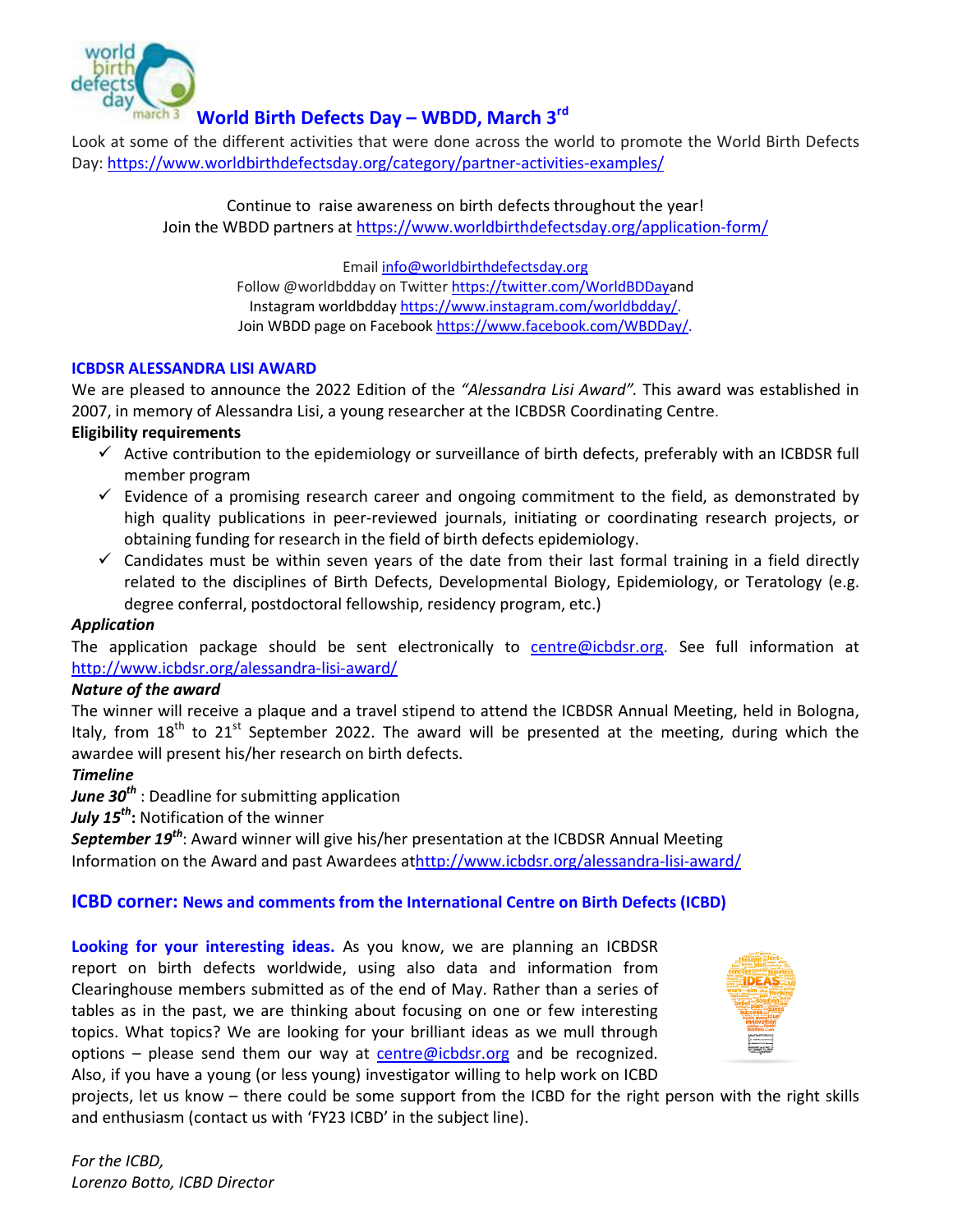# **What's Going on**

#### **International Federation for Spina Bifida and Hydrocephalus, G4 Alliance and GAPSBi-F**

63<sup>rd</sup> World Health Assembly's Resolution on Birth Defects that appealed to member states to prioritize prevention of birth defects



#### **International Federation for Spina Bifida and Hydrocephalus**

**IF International Youth Group** is currently looking for new members and a new Chairperson.

The IF International Youth Group, set up in early 2021, is a group of open-minded, young, passionate and fun people with Spina Bifida and/or Hydrocephalus (SBH) working together to advocate for the rights of young people with SBH as well as to provide support and raise awareness regarding the issues faced by the SBH youth community. Read more about the IF Youth Group here.

- $\checkmark$  Are you interested in working for youth empowerment?
- $\checkmark$  Are you driven to be part of a big group consisting of internationally located, like-minded people?
- $\checkmark$  Are you passionate about becoming an agent of change for the SBH community?

If you think you embody these values then do not hesitate to join IF Youth Group by simply filling in this form

#### **Indian Institute of Public Health-Delhi (IIPH-Delhi), Public Health Foundation of India (PHFI)**

The IIPH-Delhi), PHFI, announces the 'Call for Applications' for following on-campus academic programs for the session 2022-23.

On-campus academic programs:

 $\checkmark$  Master of Public Health (MPH) (Jointly conducted by PHFI &AcSIR#)

#Academy of Scientific & Innovative Research (AcSIR), an Institute of National Importance established by Act of Parliament

Web link: https://phfi.org/course/master-of-public-health-mph/

 $\checkmark$  Integrated MSc & PhD in Clinical Research - Jointly conducted by PHFI &AcSIR#

#Academy of Scientific & Innovative Research (AcSIR), an Institute of National Importance established by Act of Parliament

Web link: https://phfi.org/course/integrated-msc-phd-in-clinical-research/

 $\checkmark$  Post Graduate Diploma in Public Health Management (PGDPHM)

Supported under National Health Mission (NHM), Ministry of Health & Family Welfare (MoHFW), Government of India https://phfi.org/course/iiphd-post-graduate-diploma-in-public-health-management-pgdphm/

Limited number of scholarships may be awarded to the deserving and meritorious candidates, subject to availability of funds. For further details and eligibility criteria: https://phfi.org/scholarships/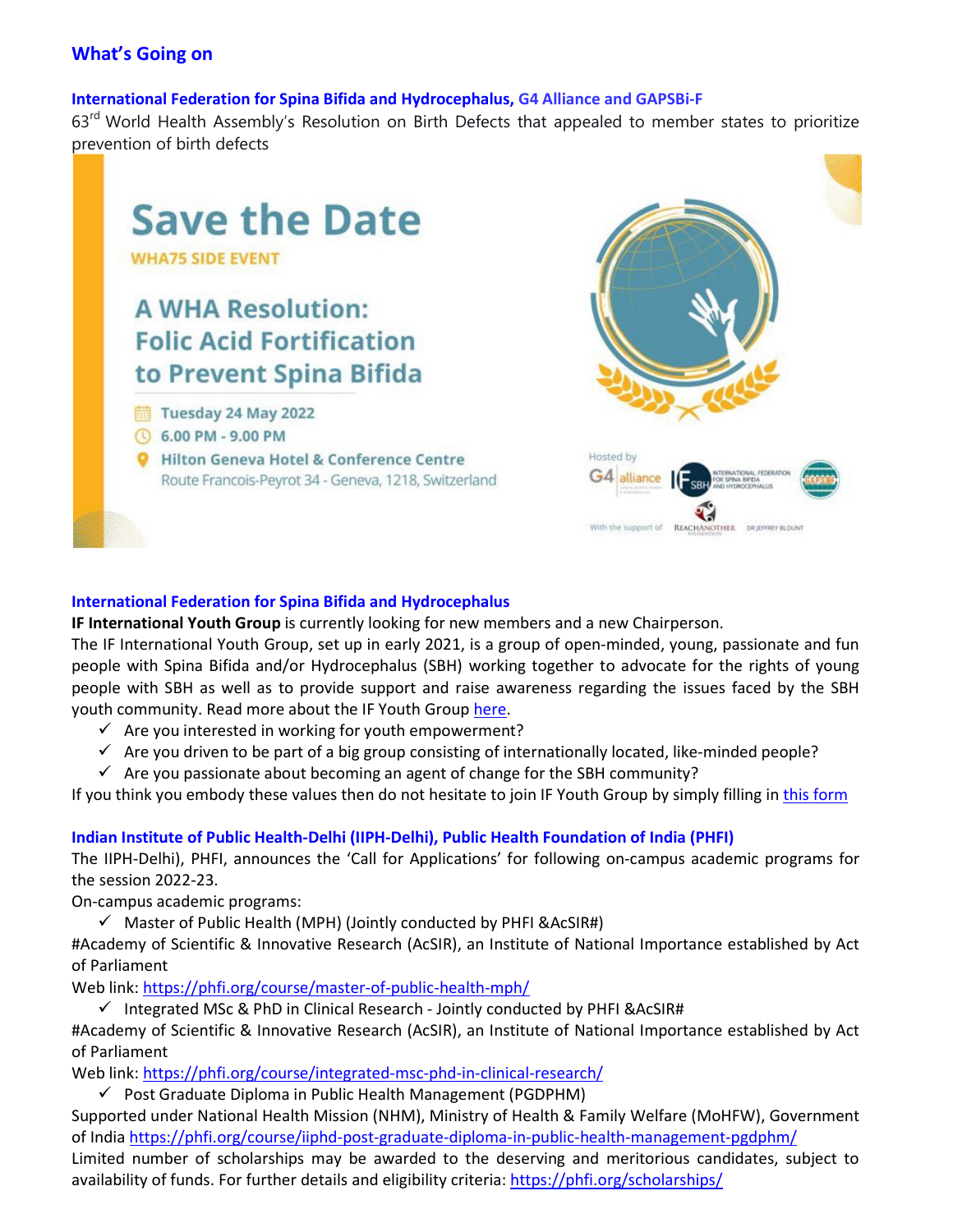The program brochures and application forms are available on the website: https://phfi.org/iiph-delhi/oncampus-programs/

The applications may be submitted online or in hard copy.The deadline for applications is **31st May, 2022**. For any further information, please visit the website www.phfi.org

# **A selection from the recent literature, and recommendations from readers**

*All readers are kindly invited to contribute to this section of the Newsletter, sending their suggestions to centre@icbdsr.org by the 1st Friday of the month*

## **Outcomes and Longitudinal Studies**

Wydick B, Zahid M, Manning S, Maller J, Evsanaa K, Skjoldhorne S, Bloom M, Das A, Deshpande G. The Impact of Cleft Lip/Palate and Surgical Intervention on Adolescent Life Outcomes. Ann Glob Health. 2022 Apr 13;88(1):25. doi: 10.5334/aogh.3679. PMID: 35509431; PMCID: PMC9009361.

Li Y, Zhou Y, Chen M, Fu MR, Luo B, Yu P, Zheng H, Liu F. A WeChat-Based Rehabilitation Platform for Children and Adolescents with Congenital Heart Disease to Promote Cardiac FITness (HeartFIT): Protocol for a Mixed-Methods Strategy from Evidence-Based Design to Pilot Study. J MultidiscipHealthc. 2022 Apr 29;15:907-920. doi: 10.2147/JMDH.S349519. PMID: 35519154; PMCID: PMC9064066.

## **Genetics and Genomics**

Pitsava G, Feldkamp ML, Pankratz N, Lane J, Kay DM, Conway KM, Hobbs C, Shaw GM, Reefhuis J, Jenkins MM, Almli LM, Moore C, Werler M, Browne ML, Cunniff C, Olshan AF, Pangilinan F, Brody LC, Sicko RJ, Finnell RH, Bamshad MJ, McGoldrick D, Nickerson DA, Mullikin JC, Romitti PA, Mills JL; UW Center for Mendelian Genomics, NISC Comparative Sequencing Program and the National Birth Defects Prevention Study. Exome sequencing identifies variants in infants with sacral agenesis. Birth Defects Res. 2022 Apr;114(7):215-227. doi: 10.1002/bdr2.1987. Epub 2022 Mar 10. PMID: 35274497.

Rashkin SR, Cleves M, Shaw GM, Nembhard WN, Nestoridi E, Jenkins MM, Romitti PA, Lou XY, Browne ML, Mitchell LE, Olshan AF, Lomangino K, Bhattacharyya S, Witte JS, Hobbs CA; National Birth Defects Prevention Study. A genome-wide association study of obstructive heart defects among participants in the National Birth Defects Prevention Study. Am J Med Genet A. 2022 Apr 22. doi: 10.1002/ajmg.a.62759. Epub ahead of print. PMID: 35451555.

#### **Prevention / Risk Factors**

Fisher SC, Howley MM, Romitti PA, Desrosiers TA, Jabs EW, Browne ML; National Birth Defects Prevention Study. Maternal periconceptional alcohol consumption and gastroschisis in the National Birth Defects Prevention Study, 1997-2011. Paediatr Perinat Epidemiol. 2022 Apr 18. doi: 10.1111/ppe.12882. Epub ahead of print. PMID: 35437856.

Sagué-Vilavella M, Solé E, Pinzón-Espinosa J, Sandra-Hernández A, Roda E, Vieta E, Roca A. Obstetric outcomes regarding the use of lithium in pregnant women with bipolar disorders: a prospective cohort study. Arch WomensMent Health. 2022 May 6. doi: 10.1007/s00737-022-01234-8. Epub ahead of print. PMID: 35522327.

Zafeiri A, Raja EA, Mitchell RT, Hay DC, Bhattacharya S, Fowler PA. Maternal over-the-counter analgesics use during pregnancy and adverse perinatal outcomes: cohort study of 151 141 singleton pregnancies. BMJ Open. 2022 May 3;12(5):e048092. doi: 10.1136/bmjopen-2020-048092. PMID: 35504638.

Li J, Lin S, Wu J, Pei L, Shang X. Association between maternal exposure to chemical fertilizer and the risk of birth defects in a rural population in northern China: a population-based study. Int Health. 2022 May 6:ihac027. doi: 10.1093/inthealth/ihac027. Epub ahead of print. PMID: 35521756.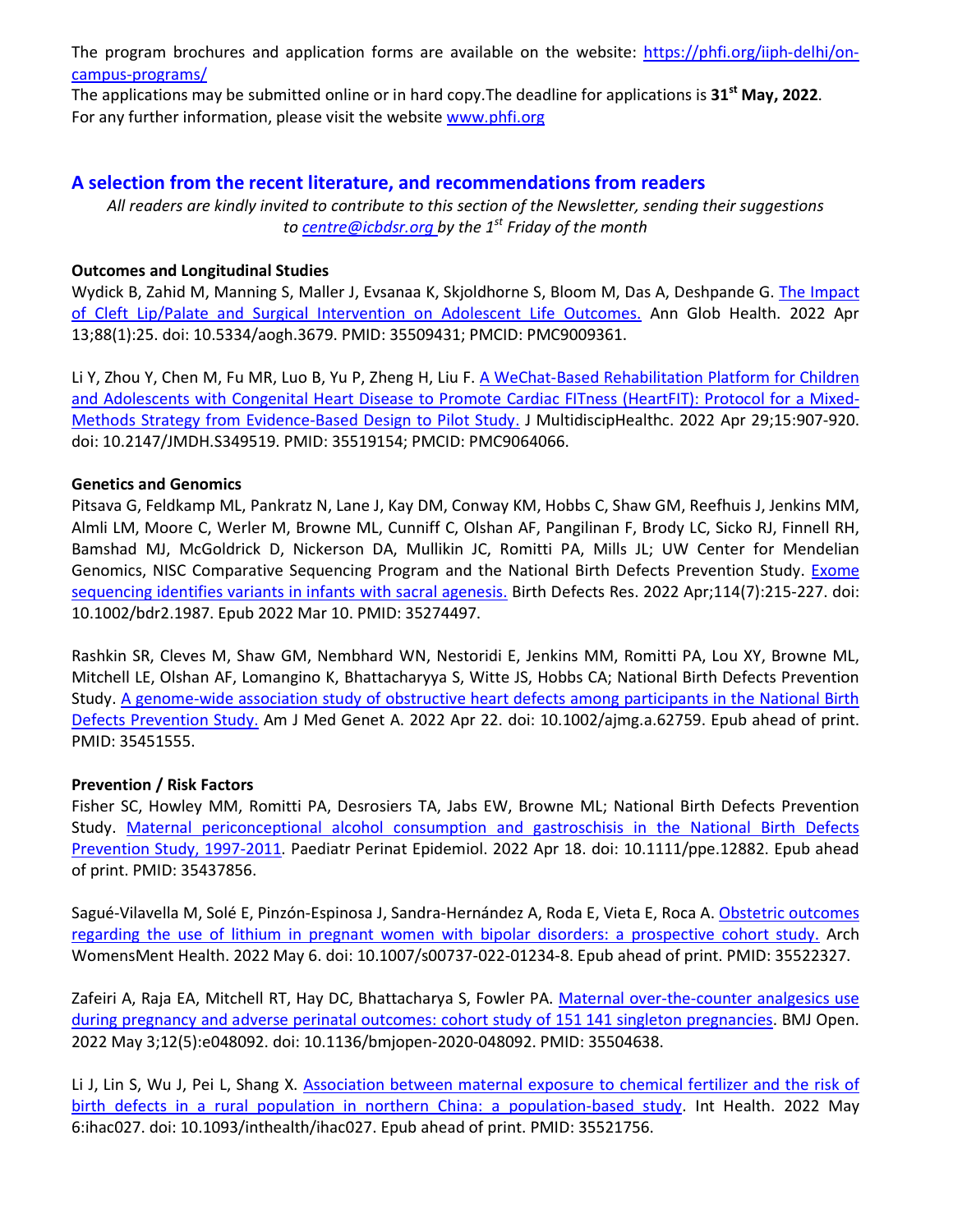Damkjaer M, Urhoj SK, Tan J, Briggs G, Loane M, Given JE, Barrachina-Bonet L, Cavero-Carbonell C, Coi A, Neville AJ, Heino A, Kiuru-Kuhlefelt S, Jordan S, Scanlon I, Pierini A, Puccini A, Garne E, Morris JK. Prescription of cardiovascular medication in children with congenital heart defects across six European Regions from 2000 to 2014: data from the EUROlinkCAT population-based cohort study. BMJ Open. 2022 Apr 21;12(4):e057400. doi: 10.1136/bmjopen-2021-057400. PMID: 35450908; PMCID: PMC9024225.

### **Infections, including COVID-19**

Hong H, Malfeld S, Smit S, Makhathini L, Fortuin M, Motsamai T, Tselana D, Manamela MJ, Motaze NV, Ntshoe G, Kamupira M, Khosa-Lesola E, Mokoena S, Buthelezi T, Maseti E, Suchard M. A retrospective 5-year review of rubella in South Africa prior to the introduction of a rubella-containing vaccine. PLoS One. 2022 May 5;17(5):e0265870. doi: 10.1371/journal.pone.0265870. PMID: 35512030; PMCID: PMC9071131.

Prasad S, Kalafat E, Blakeway H, Townsend R, O'Brien P, Morris E, Draycott T, Thangaratinam S, Le Doare K, Ladhani S, von Dadelszen P, Magee LA, Heath P, Khalil A. Systematic review and meta-analysis of the effectiveness and perinatal outcomes of COVID-19 vaccination in pregnancy. Nat Commun. 2022 May 10;13(1):2414. doi: 10.1038/s41467-022-30052-w. PMID: 35538060.

Ward JD, Cornaby C, Kato T, Gilmore RC, Bunch D, Miller MB, Boucher RC, Schmitz JL, Askin FA, Scanga LR. The clinical impact of maternal COVID-19 on mothers, their infants, and placentas with an analysis of vertical transfer of maternal SARS-CoV-2-specific IgG antibodies. Placenta. 2022 May 1;123:12-23. doi: 10.1016/j.placenta.2022.04.006. Epub ahead of print. PMID: 35512490; PMCID: PMC9057562.

Aldrete-Cortez V, Bobadilla L, Tafoya SA, Gonzalez-Carpinteiro A, Nava F, Viñals C, Alvarado E, Mendizabal-Espinosa R, Gómez-López ME, Ramirez-Garcia LA, Perez-Miguel A. Infants prenatally exposed to SARS-CoV-2 show the absence of fidgety movements and are at higher risk for neurological disorders: A comparative study.PLoS One. 2022 May 4;17(5):e0267575. doi: 10.1371/journal.pone.0267575. PMID: 35507630; PMCID: PMC9067650.

#### **Epidemiology and Surveillance**

Zaganjor I, Keil AP, Luben TJ, Desrosiers TA, Engel LS, Reefhuis J, Michalski AM, Langlois PH, Olshan AF; National Birth Defects Prevention Study. Is maternal employment site a source of exposure misclassification in studies of environmental exposures and birth outcomes? A simulation-based bias analysis of haloacetic acids in tap water and hypospadias. Environ Epidemiol. 2022 Mar 31;6(2):e207. doi: 10.1097/EE9.0000000000000207. PMID: 35434460; PMCID: PMC9005252.

Kaur A, Hornberger LK, Fruitman D, Ngwezi DP, Chandra S, Eckersley LG. Trends in the prenatal detection of major congenital heartdisease in Alberta from 2008-2018. J ObstetGynaecol Can. 2022 May 2:S1701- 2163(22)00339-5. doi: 10.1016/j.jogc.2022.03.020. Epub ahead of print. PMID: 35513257.

Wang H, Zhang Y, Ding W, Zhu Y, Lu H, Yue H, Dai X, Li D, Zhu X, Xu X. Trends and influencing factors of perinatal birth defects in Huai'an from 2008 to 2020. Zhejiang Da XueXue Bao Yi Xue Ban. 2021 Mar 25;50(7):1-9. doi: 10.3724/zdxbyxb-2021-0120. Epub ahead of print. PMID: 35462467.

Kumar J, Saini SS, Sundaram V, Mukhopadhyay K, Dutta S, Kakkar N, Kumar P. Prevalence & spectrum of congenital anomalies at a tertiary care centre in north India over 20 years (1998-2017). Indian J Med Res. 2021 Mar;154(3):483-490. doi: 10.4103/ijmr.IJMR\_1414\_19. PMID: 35345074.

Çaylan N, Yalçin SS, Tezel B, Aydin Ş, Üner O, Kara F. Evaluation of neural tube defects from 2014 to 2019 in Turkey. BMC Pregnancy Childbirth. 2022 Apr 19;22(1):340. doi: 10.1186/s12884-022-04678-z. PMID: 35439969; PMCID: PMC9020109.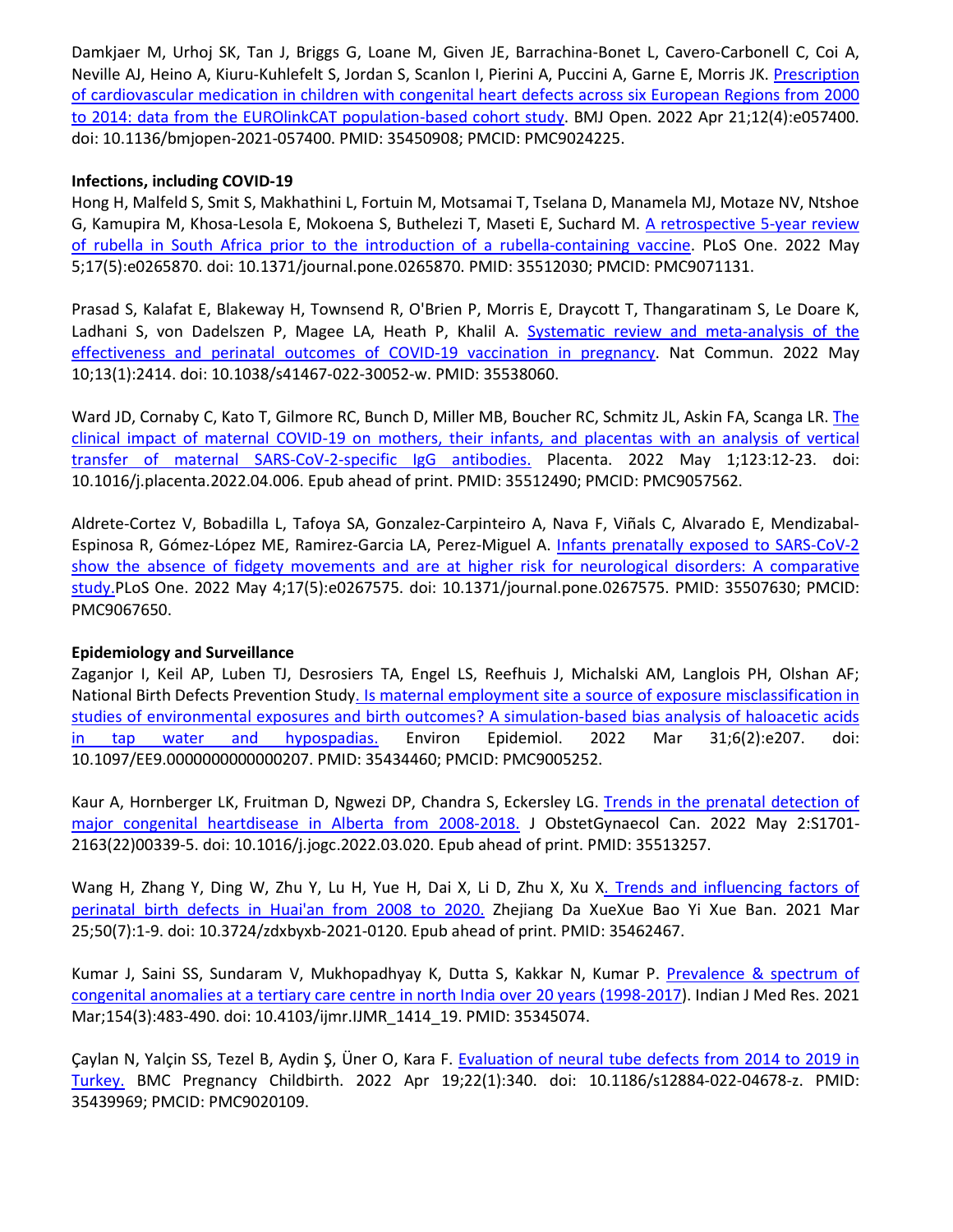# **Recommendations from readers**

No recommendation this month

### **News from ICBDSR Executive Committee**

#### **Online Self-Paced Course on Birth Defect Surveillance and Prevention**

The online course remains available for interested professionals. The course has been developed by the International Centre on Birth Defects (ICBD Centre) and supported in part by funding from the National Center on Birth Defects and Developmental Disabilities, US Centers for Disease Control and Prevention, through Agreement with the Task Force for Global Health. The course is designed for clinicians, epidemiologists, public health professionals, and anyone interested in understanding birth defects and improving their prevention and care. The course includes videos, quizzes, a discussion forum, and publications/resources. It is available in English and Spanish. To date, **551 trainees** from **72 countries** have joined the online course. Additional information is available at http://www.icbdsr.org/online-self-paced-course-on-birth-defect-surveillance-andprevention/. Please, register through the online registration form.

Once registered, you will receive an email with guidance on how to self-enroll in the self-paced course in either English or Spanish.

#### **COVID-19 DATA**

**Worldwide:** The WHO Coronavirus disease situation dashboard presents official daily counts of COVID-19 cases and deaths worldwide: https://covid19.who.int/.

Globally, as of 10:14pm CEST, **20 May 2022**, there have been **521.920.560 confirmed cases of COVID-19**, including **6.274.323 deaths**, reported to WHO. As of **17 May 2022,** a total of **12.186.798.032** vaccine doses have been administered.

**United States:** US Centers for Disease Control and Prevention (CDC) provide COVID Data Tracker in the United States at https://www.cdc.gov/coronavirus/2019-ncov/cases-updates/index.html

**Europe:** European Centre for Disease Prevention and Control (ECDC) providesdata on the daily number of new reported COVID-19 cases and deaths by EU/EEA https://www.ecdc.europa.eu/en/cases-2019-ncoveueea.From 14 March 2022, this page will only be updated every Thursday.

Africa: Latest updates on the COVID-19 crisis from Africa CDC https://africacdc.org/covid-19/.

**Southeast Asia:** Covid-19 Tracker by country from Center for Strategic & International Studies (CSIS) https://www.csis.org/programs/southeast-asia-program/projects/southeast-asia-covid-19-tracker

#### **Meetings and Conferences**

**16thCongress of the European Society of Contraception and Reproductive Health,** 25-28 May 2022, Ghent, Belgium **-** Challenging times, are we ready? Novel approaches to sexual and reproductive health. https://escrh.eu/event/16th-esc-congress/

**ATINER 8th Annual International Conference on Public Health**, 20-23 June 2022, Athens, Greece. The aim of the conference is to bring together academics and researchers from all areas of Public Health and related disciplines. Both remote (online or pre-recorded) and onsite presentations will be accepted. https://www.atiner.gr/publichealth/

**Society for Birth Defects Research and Prevention 62<sup>nd</sup>Annual Meeting, Hyatt Regency Vancouver,** Vancouver, British Columbia, Canada, June 25-29, 2022.The Annual Meeting and Education Courses will take place in-person and will include a virtual experience to make remote participation possible in the event a